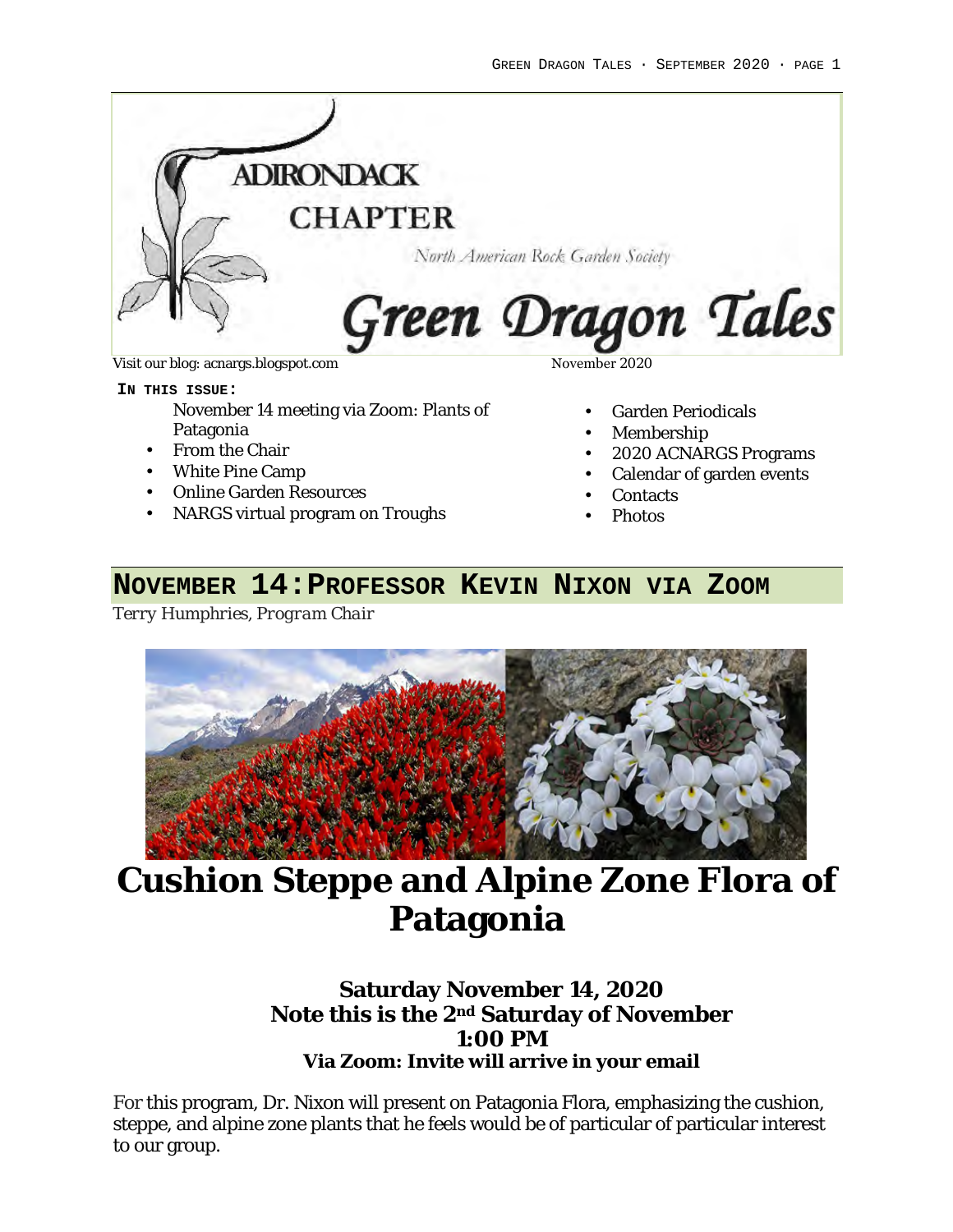Professor Nixon teaches Cornell graduate and under graduate students and conducts research on a wide variety of topics related to plant biology. He has particular interest in plant systematics, reconstructing the evolutionary history of plant life. He has developed an online identification herbarium, and is a worldrenowned taxonomist.

Although his research on theories of phylogenic analysis and molecular diagnostics sound very intense, he feels strongly that teaching is an important aspect of maintaining an active and vigorous research program. His focus in teaching has been on graduate courses in advanced Plant Systematics. For the last ten years he has taught an undergraduate course entitled *"Global Vegetation and Plant Biodiversity"* intended for



Dr. Kevin Nixon

students with a minimal botanical background. This course emphasizes the factors controlling the distribution of vegetation and addresses issues of plant biodiversity from the context of climate and human disturbance. Associated with this course is an optional field course, which spends three weeks in Patagonia studying vegetation. He and his students visit a diverse set of ecosystems in southern Chile and Argentina while learning to identify dominant species, collect and press herbarium specimens, and perform analysis on flora density.

Based on responses from students, many consider this trip to be the most significant aspect of their Cornell education.

After his talk, we will hold a short meeting to let you know our plans for the rest of the year and the months to come in our covid-19 world. We are thinking of creative ways to keep in touch.

Join us for this meeting from the convenience of your own home. You will be receiving an invitation to register for this meeting. Once you register be sure to mark you calendar now and don't forget! We may even try recording this presentation, with permission fro Dr. Nixon.

# **FROM THE CHAIR: SEED EXCHANGE PLEASE HELP!**

#### *John Gilrein, Chair*

**T**he Adirondack Chapter is one of the many chapters that sorts and packages seed for the annual NARGS Seed Exchange, This involves portioning seed into individual envelopes, sealing the envelopes, and labeling them with the labels provided. Normally we do this in a congregate setting on a Saturday in December; the Ken Post Lab classroom at Cornell has been our go to site. Of course with the pandemic still going on, our usual venue is not available, and we won't be gathering as a group to do the sorting. The Seed Exchange will still be happening, and we'll be doing the work in our own homes.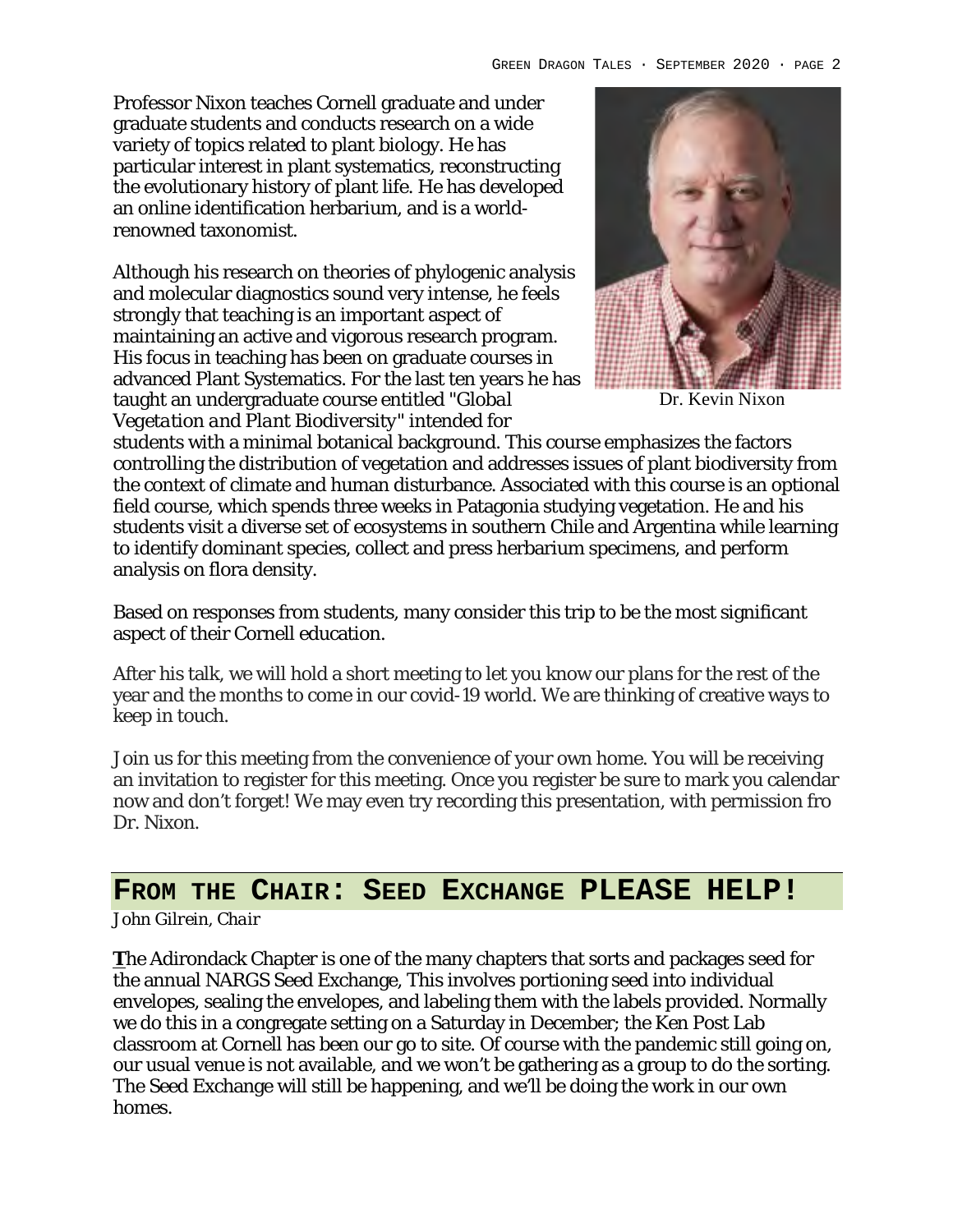We're planning to do a seed packaging meeting on Saturday December 12, 2020 via Zoom from 10 AM to 1 PM. If you're willing to help package seeds, you can join the Zoom meeting on this day OR you can sort the seeds any other time you have at home. The process is not complicated; seeds will be sent to your home and they just need to be mailed back to me once the process is completed. Required supplies, like the envelopes, labels, and adhesive are provided along with the seeds. And we will cover return postage cost. We're due to get 100 taxa from NARGS (one taxa would be seeds of 1 species or 1 variety) and would plan to give each volunteer 10 taxa or fewer. Alternately, you can pick up seeds from one of our central distribution point coordinators which will be David W. Mitchell [dwm23@cornell.edu] in downtown Ithaca; Carol Eichler [carolithaca@gmail.com] in Town of Ulysses and me [jgilrein@twcny.rr.com] in South Onondaga/Syracuse.

I can send you the instructions for the process and you can then consult with one of the coordinators about the process for clarification. The sorting needs to be done in the first few weeks of December and the seeds returned to me via mail or delivered to one of the coordinators (above) at their home.

This is critical process that allow many people to receive seed from the NARGS Seed Ex. Even if you don't participate in the Seed Exchange, our chapter benefits, and plants raised from NARGS seed end up in our plant sales. And if you participate in seed sorting, you get a benefit of being allowed to order an additional 10 packets of seed from NARGS!

**Seed Sorting Timeline December 12 – via Zoom: 10 AM -** review of the NARGS seed packaging process. **10:30 AM – 1 PM** - informal stay-safely-at home online conversations while we individually sort seeds.

If you can volunteer to help with this, please email me at: jgilrein@twcny.rr.com. We hope you can help, and you can do this without even leaving home!

### **WHITE PINE CAMP: A HISTORIC ROCK GARDEN**

#### *John Gilrein*

Several years ago (2007 or 2008), the Adirondack Chapter took on a project of restoring plantings at the historic Frederick Heutte Memorial Rock Garden at White Pine Camp. White Pine Camp is a private resort and former Great Camp on Osgood Pond, located in Paul Smiths, NY.

The Heutte Rock Garden, designed by in-house gardener Frederick Heutte was his crown achievement among the gardens at the Camp. It was installed in the early 1920's. Over the years and a succession of owners, the garden was no longer maintained. Nature took its course over 40+ years of neglect. Restoration involved a lot of work by the owners first locating the garden, reclaiming it from the forest that had overtaken it (trees, forest duff, and an aggressive moss), and resetting the stone.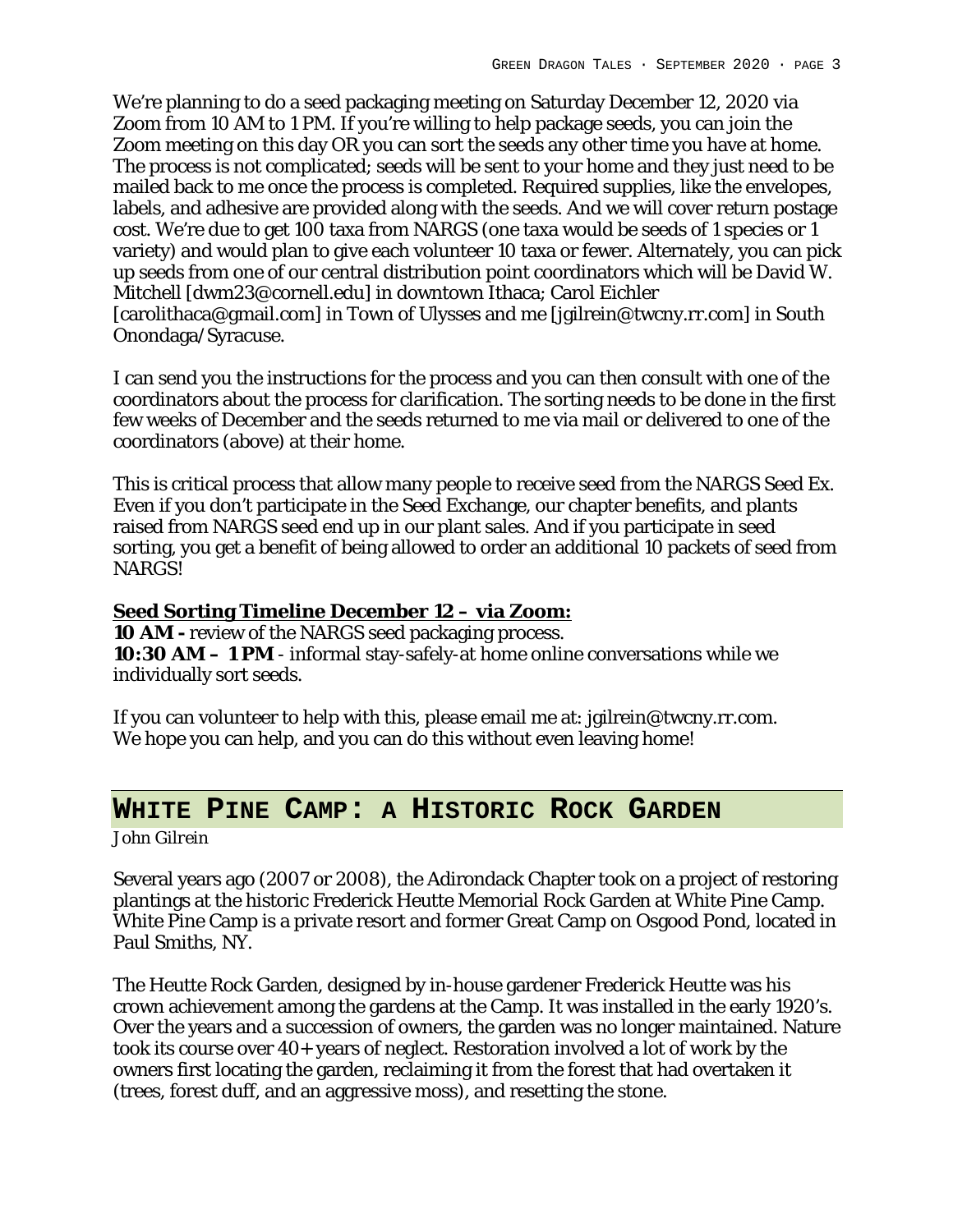

*Tea House and Half-moon Bridge, another Heutte installation, on Osgood Pond at White Pine Camp. Check out their website for more photos (whitepinecamp.com*

Once ready for planting, Dick and Mary George, two of the consortium of owners living in Ithaca, turned to the Chapter for more extensive gardening experience for help. Originally this was a Chapteraffiliated project but has since become an endeavor undertaken by enthusiastic and die-hard rock gardeners (who I will call the volunteers). The driving force behind a lot of the work at the garden has been Carol Eichler.

There were no records kept of the plants that were grown there, which gave us an open palette for experimenting with what would survive under the harsh conditions of an Adirondack winter.

The garden is set in a space, like a room, roughly 100' x 100', within a mixed northern forest of mostly young conifers. I enjoy the space as it has a really nice sense of enclosure. The rounded rocks in the garden are all igneous rocks, likely granite and gneiss, local to the area. (I really prefer the look of more square-ish sedimentary rocks, like limestone or sandstone, which are more traditional for rock gardens.) Osgood Pond is located in hardiness zone 4a, with potential lows from -20 to -30 degrees Fahrenheit. It is also in a snow belt, i.e. it gets more snow than some of the other nearby areas (though I'm not sure why). The soil in the garden is naturally-



Overview of the rock garden comprised of 15 mounds

occurring sand providing the sharp drainage that rock garden plants like but with a low pH which is less preferred over a limey soil. Being set in the woods, the garden is quite shaded with the best sun at midday in the central area of the garden and the edges shaded either all morning or all afternoon. Hence there are some special challenges.

Why is this garden different? When I think of the rock gardens of Adirondack Chapter members, including my own, they're all in an area that is at least a zone warmer than Paul Smiths (with one exception that's just a half zone warmer). These rock gardens are all using sedimentary rocks like limestone or bluestone, they have alkaline soil, and they're in mostly full sun. The biggest difference, though, is that we are able to tend our gardens frequently. I'm amazed at the success of the garden at White Pine Camp, considering the 2 days a year of maintenance! Also the garden budget is extremely limited, that is there is no annual budget for replacement plants. The garden thrives on renewal plants that the volunteers generously donate.

This garden has been a major experiment. Other than a nice border of Leucothoe (*Leucothoe fontanesiana*) in one area around the perimeter. planting the garden was a case of starting from the beginning. The volunteers over the year have either purchased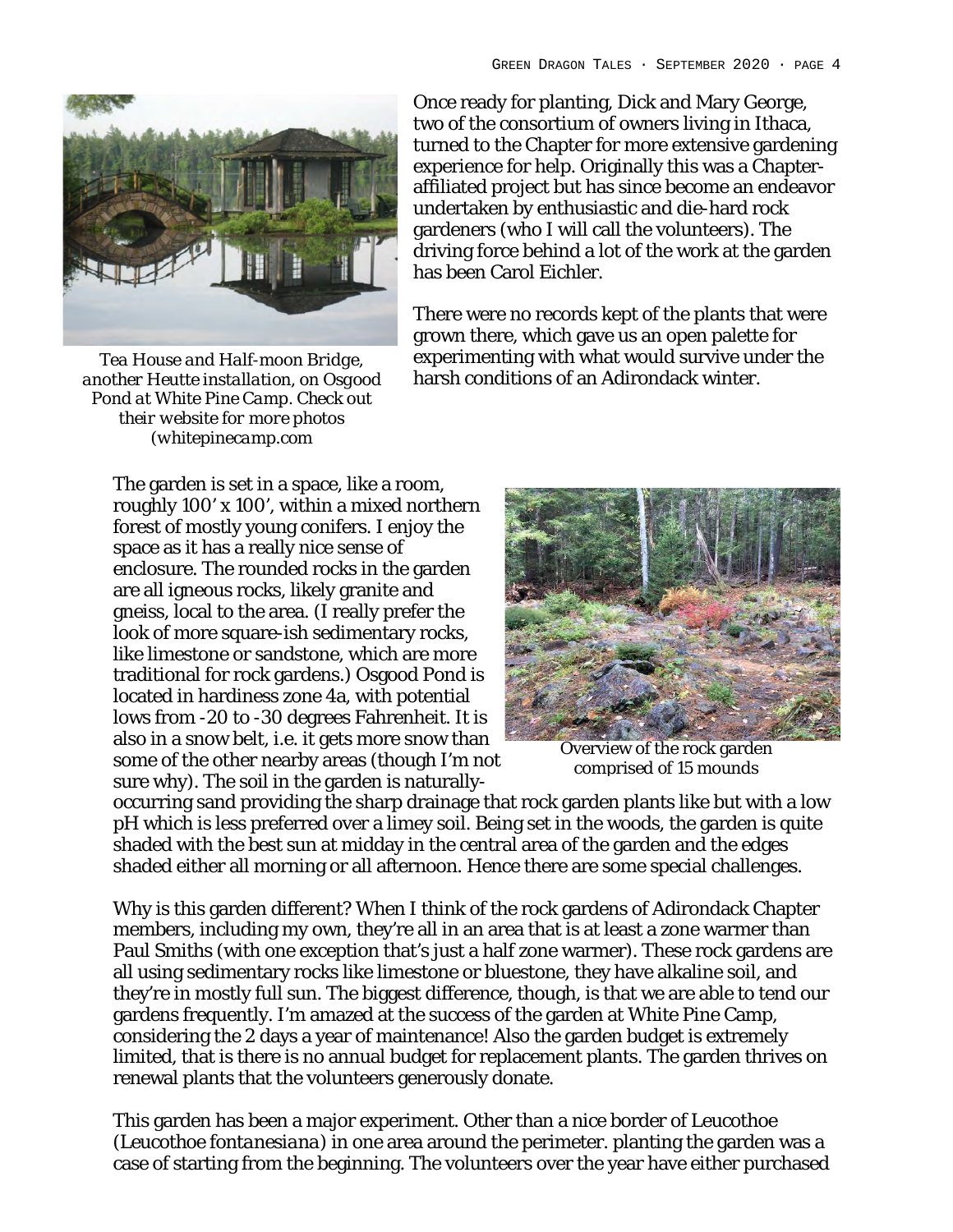plants to install, dug up plants from their gardens, or brought up plants raised from seed. Twice the volunteers have planted hundreds of bulbs. Other than some of the initial restoration work, all the planting and maintenance has been done by the volunteers, usually over one full day in June. Only in the last couple years have we scheduled a second full workday in the fall. There's always plenty to do. Our gamble with this garden has been a tremendous success! It's a pretty garden that the quests at White Pine Camp can enjoy, and I know the volunteers have enjoyed the garden as well.

What's growing in the Heutte garden? We've taken some liberties and have not strictly stuck to traditional rock garden plants. This was the only practical approach, considering the limitations. Some of the plants that have done really well are heath (*Erica carnea*), February daphne (*Daphne mezereum*), dwarf conifers (various), Canada anemone (*Anemone canadensis*), *Campanula punctata,* wood fern (*Dryopteris carthusiana*), peach leaf bellflower (*Campanula persicifolia*), and *Chrysanthemum weyrichii*. There are gentians and *Androsace sarmentosa* that persist in the garden, though



Spring primroses are one of the successes

not necessarily showing a lot of growth. One of the stars of the garden is a small Japanese maple (*Acer japonicum*) that is growing outside of its hardiness range. It performs as a dieback shrub, only dying back to the snowline! The Japanese maple needs a little pruning every year to remove the dead top growth, and other than that it's thriving. Its fall color is spectacular.



Acer japonicum in fall color

Several of the ferns and the chrysanthemum are decorating partially decomposed tree stumps in the garden; these conifer stumps were too difficult to remove and now are a unique planting opportunity. Some traditional rock garden plants aren't as happy in the Heutte garden as they are at my home, likely due to the low pH, limited sun, or low fertility conditions, or a combination of the three.

One of the lessons I take away from the Heutte Garden is it's possible to have a nice rock garden without a huge amount of work…after construction that is. And of course one needs to be mindful of the plants, so you don't install plants that are aggressive spreaders, self-seed vigorously, or need routine upkeep like deadheading. The Canada anemone and *Campanula* 

*punctata* are a little too vigorous at this garden, and I could see us working on their removal in the next several years.

Since White Pine Camp is a private resort (www.whitepinecamp.com), to visit the garden, one should be a paying guest. The accommodations are very nice but not inexpensive) or contact the innkeeper for permission to visit the garden (contact information is on their website) and mention you are a member of the Adirondack Chapter. White Pine Camp is in the northern Adirondacks and within a short driving distance of a multitude of outdoor recreation opportunities including hiking, canoeing,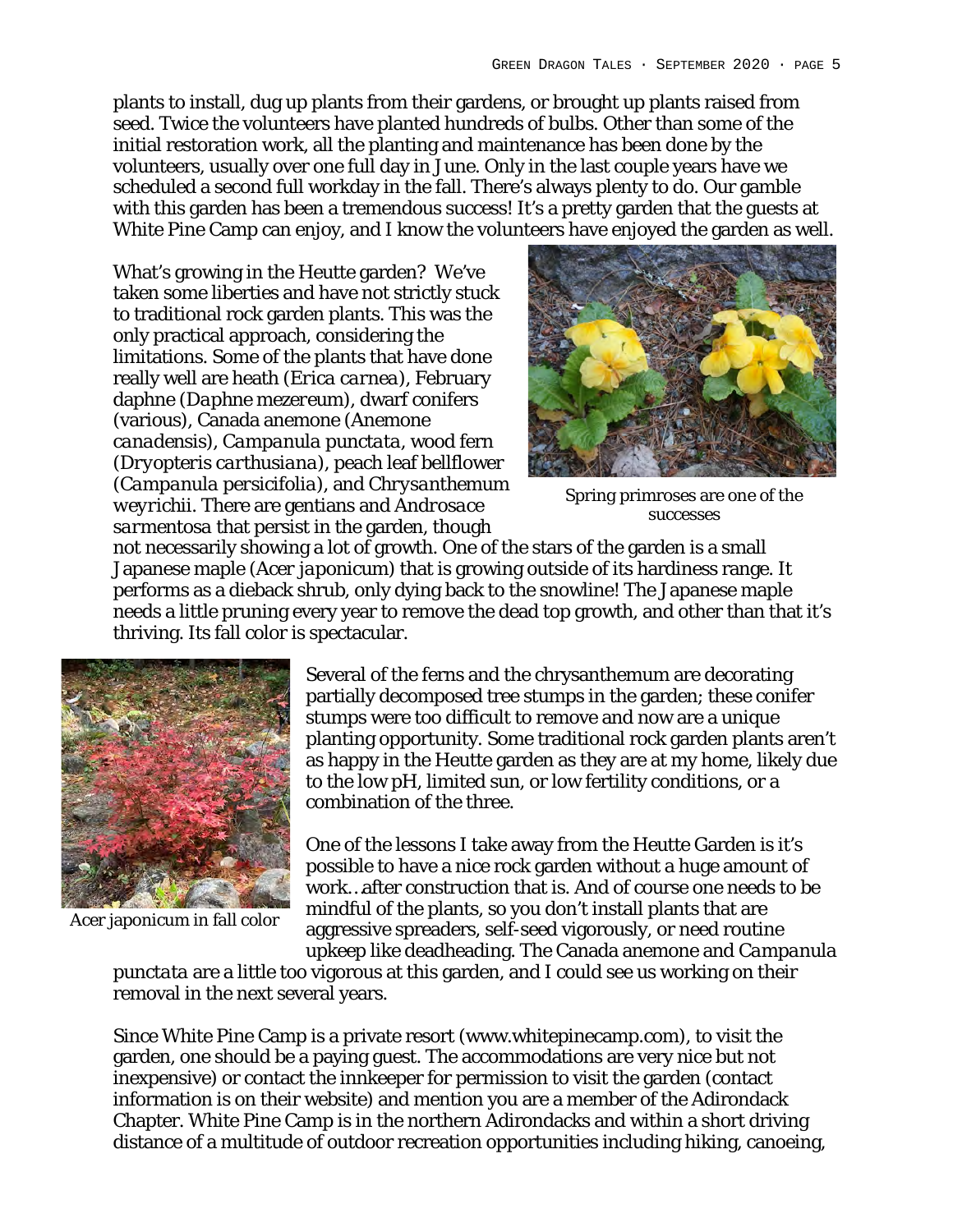and skiing. It's close to Saranac Lake Village. I was just at White Pine Camp for a workday in early October 2020.

### **SOME ONLINE GARDEN RESOURCES**

*Carol Eichler*

Here's just a quick follow-up from the October meeting on some great resources that were mentioned.

David Sellars, amazing gardener, referenced Quarterly articles he has written. "The Art of Splitting Boulders"appeared in the Winter 2005 issue. "Photographing Alpine Plants: A Landscape Point of View" was published in the Summer 2012 issue. These issues are accessible online at NARGS.org. His website (**www.mountainfloria.ca**) and You Tube channel (**https://www.youtube.com/user/MountainFlora**) are both great resources (and a great way to take a virtual trip). He and his wife Wendy received the 2012 Millstream Garden Award for Rock and Alpine Garden from NARGS in 2012 and are featured in the Quarterly's Fall 2013 issue.

The presentation from the Betty Ford Alpine Gardens mentioned an evening lecure series. The 2020 programs were virtual and free. Some of these talks can be viewed and a line-up of monthly 2021 programs starting in January are listed. Presumably these will be virtual and free as well. Scroll down from this webpage: **https://bettyfordalpinegardens.org/Programs/**

Lastly, since I'm a member of the NARGS Ontario Rock Garden and Hardy Plant Society and since their meetings are now on zoom, I am actually able to "attend" their programs. Just as an aside, their excellent seed exchange is the reason I belong and yes, you have to get a USDA Small Lots of Seed Permit. This Chapter always has enviable programs drawing from local nurseries and area gardeners but are also able bring in speakers from far and wide (for example, November is Crevice Gardens of the Czech Republic, and December is David Sellars "A Hillside Garden in Coastal Columbia." You do have to be a member to access these presentations.

All that is to say, I attended their October meeting and want to share some resources I learned about. Their main speaker was Anna Leggatt on Clematis and I'm happy to share her plant list with anyone who requests one. Also Arie Vanpronsen's short member talk took us on a whirlwind tour of rock gardens he has toured in Holland and Belgium – some very impressive gardens indeed. Arie later shared with me that photos from these gardens are often posted on the ORG&HP Facebook page – believe me, worth visiting on a bleak winter's day.

I was very impressed with the how the Dutch use recycled materials for troughs, which is well-illustrated in this little booklet by Jan Tholhuijsen, "Practical projects for the Rockgarden."

(**https://issuu.com/jantholhuijsen/docs/practical\_projects\_for\_the\_rockg ard**)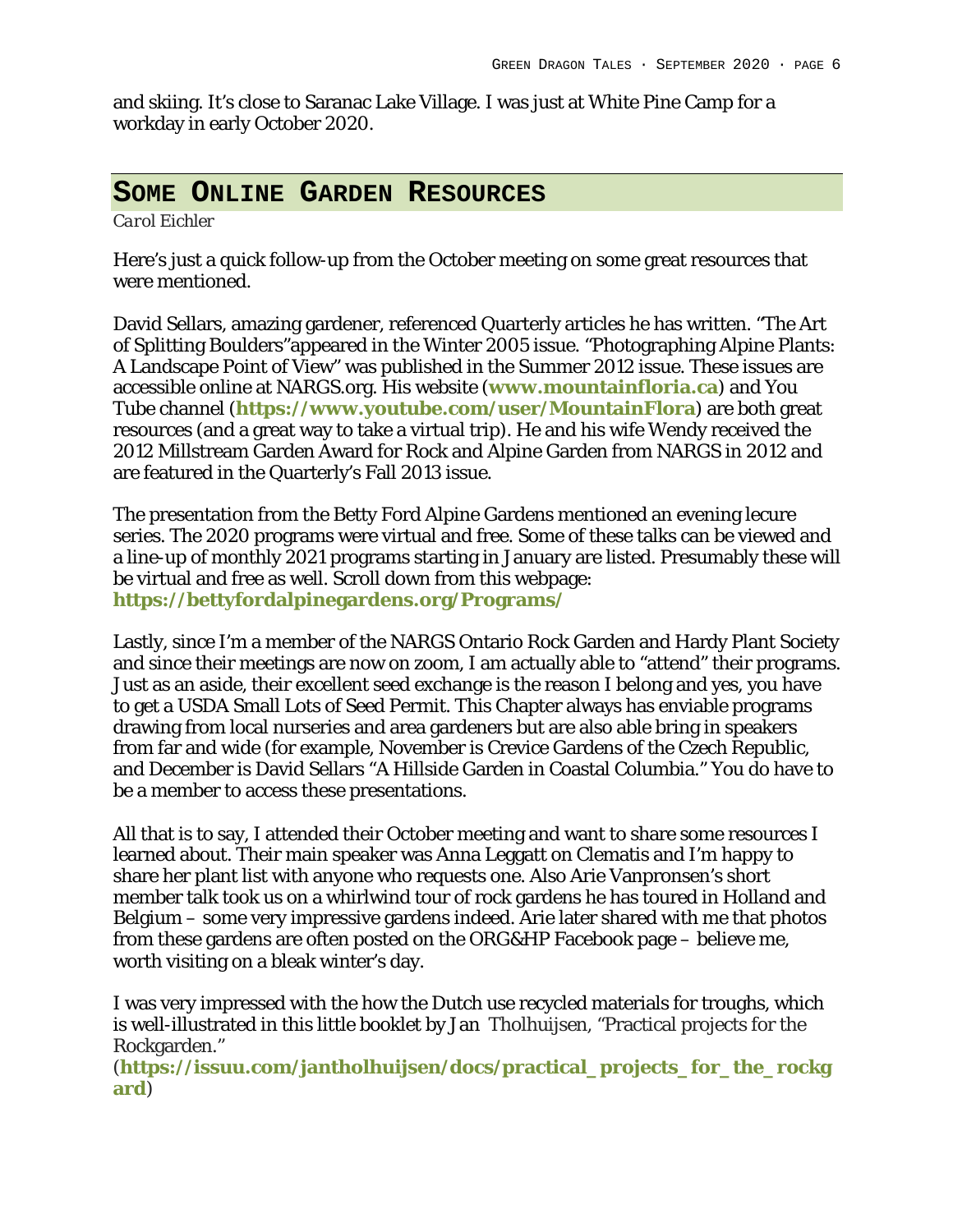## **NARGS PRESENTS: NOV. 14 STUDY DAY ON TROUGHS**

*Elisabeth Zander, NARGS President*

It so happens this study day coincides with our Chapter meeting. You won't want to miss either one! However, the NARGS program is being recorded and with 5 presenters and lasting at least 4 hours in duration which means... You can zoom our Chapter meeting and, if you still have any "zoom" left in you, you can then join the NARGS' program in progress for the rest of the afternoon. OR since it's being recorded, view it at your leisure and on your own time. Gotta love Zoom for that! If you're not currently a NARGS member, check out their super deal to attend!



The North American Rock Garden Society (**NARGS**) will present **Troughs Coast to Coast: Celebrating Gardens with Rock Plants in Containers**, a virtual International Study Day, on Saturday, **November 14th at 2 PM EST.** The cost is \$25 for NARGS members; and \$50 (which includes the pleasure of a 1-year membership to **NARGS**) for nonmembers.

**Troughs Coast to Coast** is being held as a live online Zoom event but your ticket will allow you to view the event later or revisit any part of it any number of times. Presentations on how to build, plant, and display troughs will be made by horticultural authorities from such disparate gardens as the roof of the NYC Rockefeller Center, the (Tilden Park) Regional Parks Botanic Garden (Berkeley, CA), the Millstream Garden Award 2020 recipient and Philadelphia Flower Show medalist, and Panyoti Keladais from the Denver Botanic Gardens. Plus design, plant choice and care at Wrightman's Nursery.

Beyond their uses for alpines and rock plants, troughs provide a space to grow and display miniature or diminutive plants (without losing them), and to provide finicky plants with specialized conditions. Troughs provide a space to garden and/or can make a difficult site more hospitable. Perhaps you have the urge to create miniature landscapes and gardens with plants, rocks, bonsai and found objects. There are no trough police.

The **Trough Photo Contest** is Now Open too.

Enter the **Trough Photo Contest** online. Prizes include a free NARGS membership for a year and a ticket to the November 14th Troughs Study Day. Submissions will be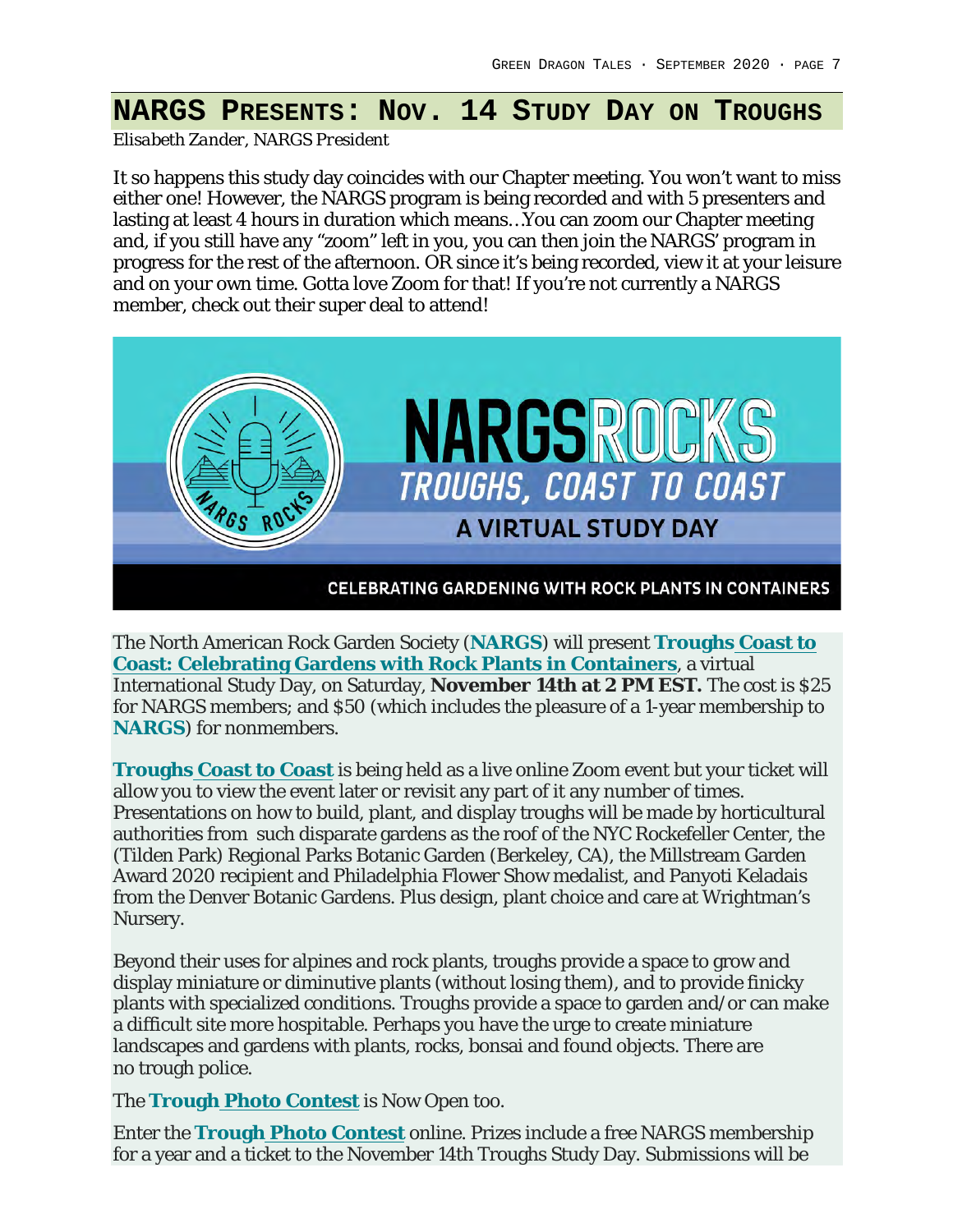accepted until November 7th at **woobox.com/kdfknp**. Anyone anywhere in the world may submit one entry to each of the three categories (3 photos total): Best Trough Photo, Best Trough Design, Best Use of Troughs in a Garden. Plus a People's Choice prize will be voted on by visitors to the show.

Check out the NARGS website if you have further questions. **https://www.nargs.org/nargs-rocks-troughs-coast-coast-virtual-study-day**

#### **FAVORITE GARDEN PERIODICALS**

*Various from ACNARGS Member Forum Editor's Note: No endorsements are intended.*

Besides the NARGS Quarterly, which periodicals are your "go to" to get the latest news on must-have perennials, maintenance tips, design ideas, etc.?

From Rosemarie Parker: The only gardening periodicals I read anymore are Fine Gardening and Horticulture. I prefer Fine Gardening because it has more useful articles and tips for experienced gardeners, and doesn't overwhelm me with vegetable gardening. Horticulture is similar, and both have regular articles on soil and various garden insects (beyond pollinators!). I think that Fine Gardening has slightly more interest in native plants.

From Steve Whitesell: I love the RHS journal The Garden (with membership to RHS; visit https://www.rhs.org.uk/). It has informative well-written articles on a wide variety of horticultural topics, great photography and cultural tips. It's primarily written for a UK audience and a milder climate than I garden in, but I always learn a lot from it and so will you! I can't think of anything equivalent published in the US.

From Pat Curran: Fine Gardening magazine is excellent. It's the only one that I keep intact copies of. The others I tear articles out of. American Hort Society's magazine is also excellent: The American Gardener

Horticulture magazine is pretty good, although not as good as it used to be. I started reading that in the 1970's with a recommendation from my first mother-in-law, who was an avid gardener. How do I know that the articles are not as good? A couple of winters ago, I read several dozen issues from the 1980's and 1990's. which I had missed when I was busy with moonlighting and childbearing. The articles were definitely meatier and directed toward a more experienced audience.

I also read Garden Gate, which is OK...and Birds and Blooms, mainly for the birdwatching tips and the pictures. What do I miss? I really liked Organic Gardening, and I was very sorry when they ceased publication. I also enjoyed Kitchen Gardening magazine when it was published.

Join the ACNARGS Member Forum Not a member yet? The Forum is limited to ACNARGS Members who must be invited to join. Join this Google Group by sending a request to Carol Eichler, **carolithaca@gmail.com**.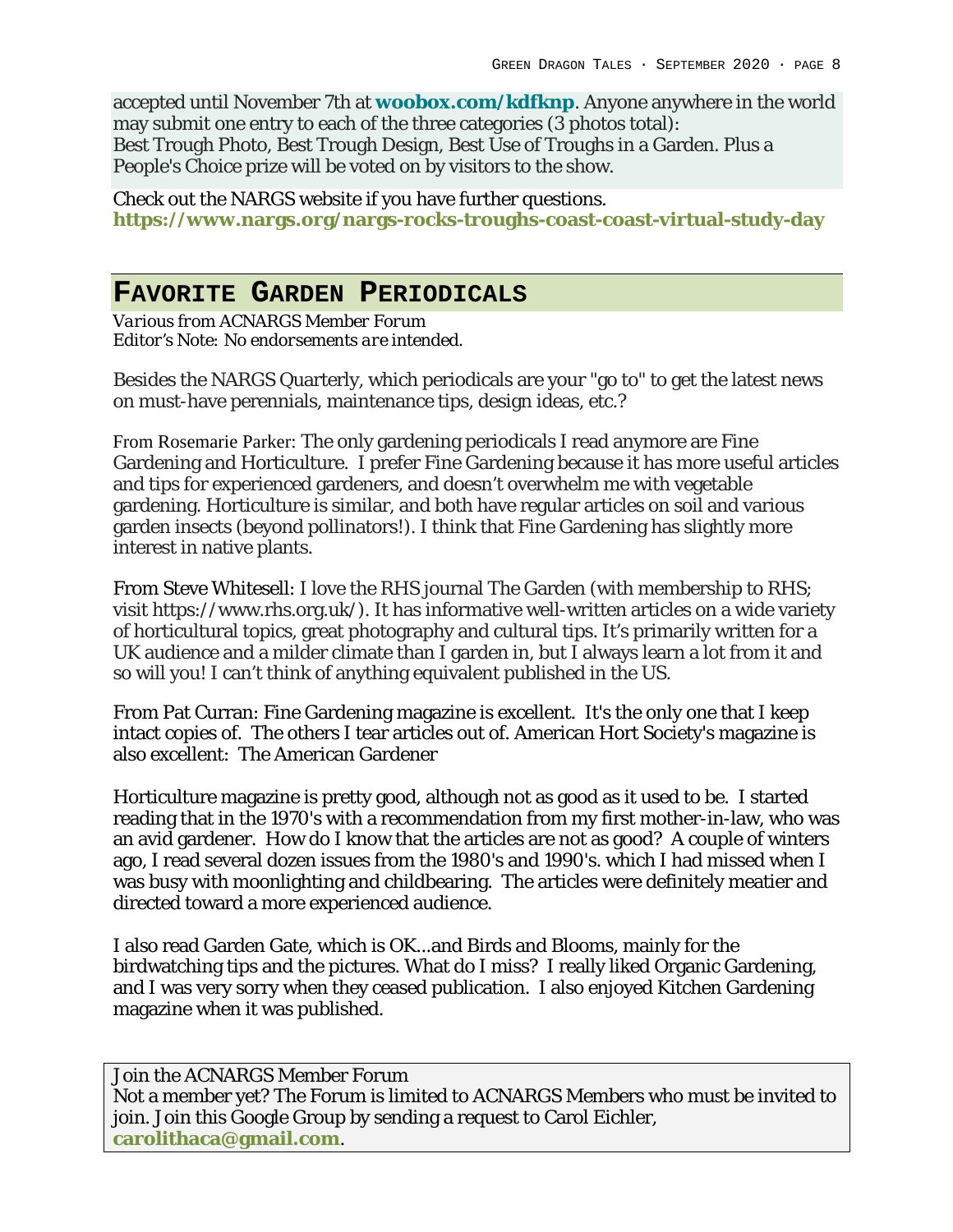# **MEMBERSHIP OFFER FOR 2020 AND 2021**

*Mary Stauble, Membershp Coordinator*

If you have not renewed for 2020, you should do it now and take advantage of our special deal! Join now for 2020 (individual \$15, household \$20) and we'll include a 2021 membership. The renewal form is at **http://www.acnargs.org/join.pdf**.

Not sure you're a member this year? Check my email announcement of the newsletter link for your membership status. Contact Mary Stauble at mes2@cornell.edu if you have any questions.

# **ACNARGS 2020 PROGRAMS**

**NOTE: Due to covid our fall meetings will take on a different format. We will hold live meetings via Zoom and are currently in the process of booking speakers, hopefully on our "usual" meeting dates. For those of you unfamiliar with Zoom, contact Terry Humphries for assistance.** 

November 1: Dr. Kevin Nixon, Cushion Steppe and Alpine Zone Flora of Patagonia. Program starts at 1:00 p.m. via Zoom. A link will be sent to you.

December 12: 9am to 1pm via zoom; review of the NARGS seed packaging process begins at 9am (see article)

Stay tuned for bonus meetings in via Zoom and our 2o21 programs. Details as we learn them will be included in future newsletters, our blog, **acnargs.blogspot.com**, and our Facebook page, **http://www.facebook.com/acnargs**.

### **CALENDAR OF SELECT GARDEN EVENTS**

For the latest information, visit these websites of these gardening organizations.

Cornell Cooperative Extension of Tompkins County. Online class information: **http://ccetompkins.org/gardening**

Finger Lakes Native Plant Society monthly meetings have resumed via Zoom.. **https://flnps.org/**

Cornell Botanic Gardens: no on-site events at this time; visit Cornell Gardens at home: **https://cornellbotanicgardens.org/explore/events/**

Liberty Hyde Bailey Garden Club: **http://www.hort.cornell.edu/LHBGC/**

Garden Conservancy Fall Literary Series (virtual): **https://www.gardenconservancy.org/education/virtualevents**

To have a garden event in your area listed send all pertinent information to David Mitchell at **david\_mitchell\_14850@yahoo.com**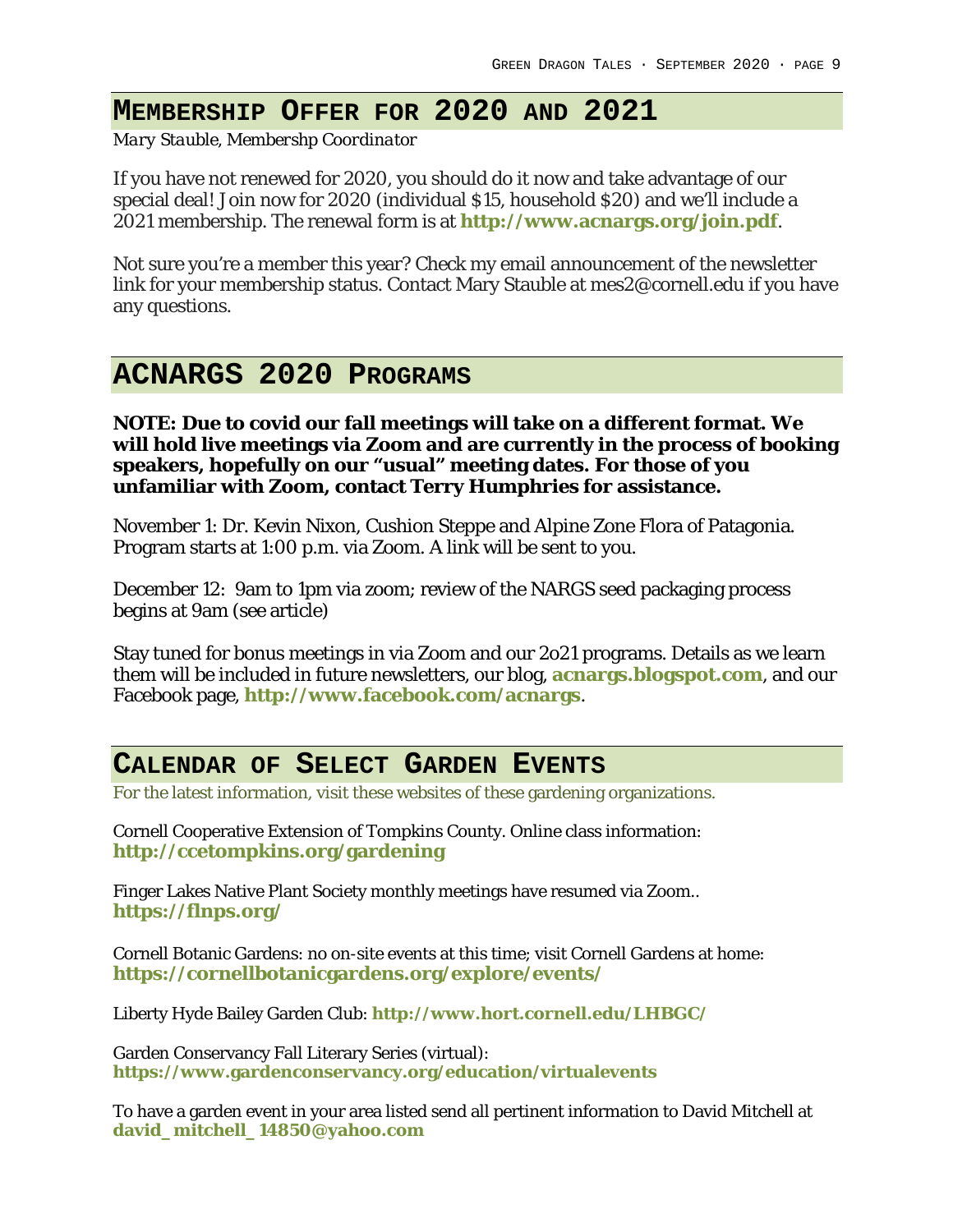# **2020 ACNARGS BOARD MEMBERS AND CONTACTS**

*If you want to volunteer, we'd love to hear from you!*

Chair: John Gilrein, **basecamp@alum.syracuse.edu** Program: Terry Humphries, **terryehumphries@gmail.com** Program Committee Members: Could this be you? Secretary: Currently rotating amongst "Responsible People" Treasurer: BZ Marranca, **mmm10@cornell.edu** Plant Sales Chair: Carol Eichler **carolithaca@gmail.com** Plant Sales Committee Members: Michael Loos, BZ Marranca, David Mitchell Plant of the Month: Marlene Kobre, **mkobre@ithaca.edu** Membership: Mary Stauble, mes2@cornell.edu New Member Hospitality: Graham Egerton Newsletter Editor: David Mitchell, **dwm23@cornell.edu** and sometimes Carol Eichler. Looking for a new editor! Calendar: Pat Curran, **pc21@cornell.edu** Webmaster, Program Tech: Craig Cramer, **cdcramer@gmail.com**

#### **ABOUT US – ADIRONDACK CHAPTER NARGS**

We are an all-volunteer organization and one of thirty-eight NARGS affiliated chapters active in North America. Our annual Chapter activities include 6 program-speaker meetings, the Green Dragon newsletter, web and Facebook pages, garden visits, overnight garden trips, hands-on workshops, two plant sales a year, and frequent plant giveaways. Our meetings are informal, friendly gatherings that provide a wealth of information and offer a source for unusual plants, plus the opportunity to be inspired by other gardeners.

The public is always welcome [our Zoom subscription limits participants to 100]. Chapter membership starts at \$15 a year based on the calendar year. Membership includes these benefits: newsletter sent to you electronically (or option by mail for an extra fee), opportunity to travel on our planned overnight garden trips, annual membership directory, and plant sale discounts and member only sales, including Plantof-the-Month sales.

**Download a membership form at** acnargs.org/join.

#### **ABOUT NARGS NATIONAL**

NARGS National is our parent organization: We encourage you to join (online at www.nargs.org) for only \$40 a year. Benefits include a seed exchange, a quarterly publication focused on rock gardening, and an online website featuring an archive of past publications, a chat forum and a horticultural encyclopedia. NARGS National also conducts winter study weekends and holds its Annual Meeting in interesting places where attendees have the opportunity to visit gardens and take field trips, often to alpine areas, as well as hear talks by outstanding plants people from around the world. More recently, NARGS is offering botanical tours each year, both within the US and abroad.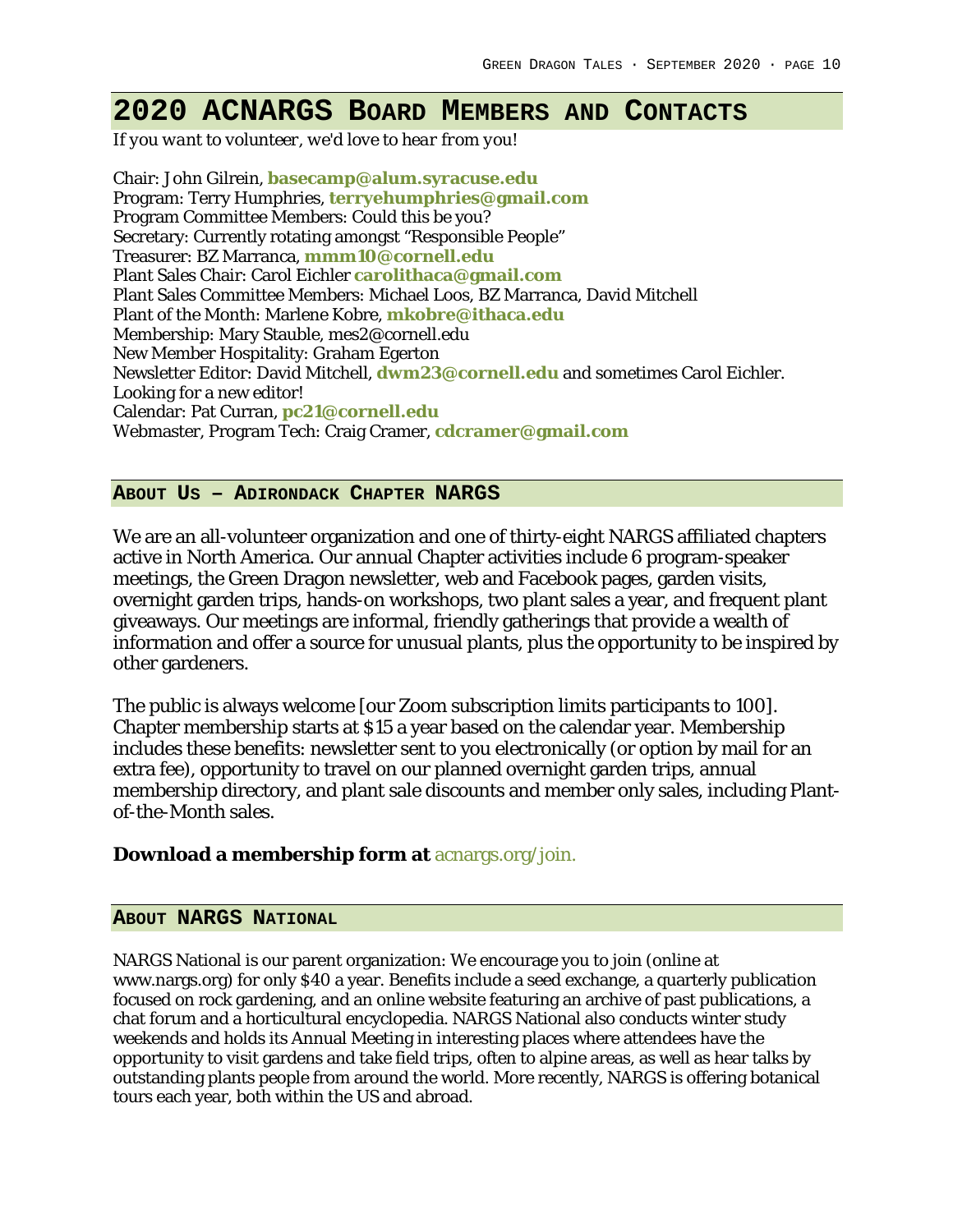#### **GREEN DRAGON TALES**

Published eight times a year (Feb., March, April, May/June, July/Aug., Sept., Oct. Nov./Dec.). Submit articles by the fourth Friday of the month preceding publication to David Mitchell, **david\_mitchell\_14850@yahoo.com** Note: The next issue of *The Green Dragon* will be a supplementary issue in December 2020.

**And now for some garden photos! Late summer and fall delights.** Lee Adler's magnificent salvias.